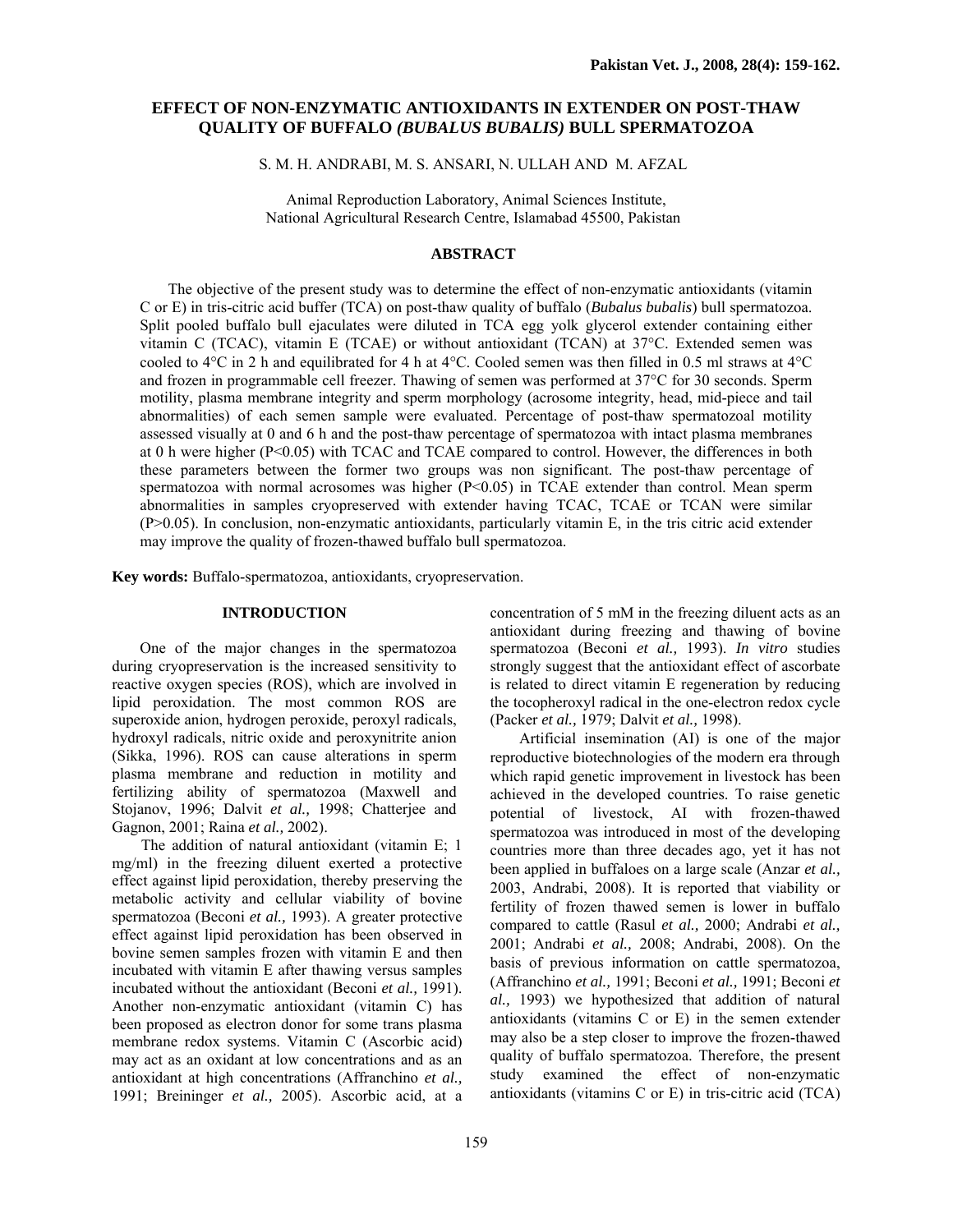extenders on post-thaw motility, membrane integrity, and morphology of buffalo bull spermatozoa.

# **MATERIALS AND METHODS**

### **Experimental extenders**

Tris-citric acid (TCA) containing 1.56 g citric acid (Merck, Germany) and 3.0 g tris(hydroxymethyl) aminomethane (Sigma, USA) in 74 ml distilled water was used as a buffer for the experimental extenders. The pH of buffer was 7.00 and the osmotic pressure was 320 mOsmol/Kg. Egg yolk (20% vol/vol), fructose (0.2%; wt/vol; Riedel-DeHaen, Switzerland), glycerol (7%; vol/vol; Merck, Germany), benzyl penicillin (1000 I.U/ml; Hebei, China) and streptomycin sulphate (1000 µg/ml; Sigma, USA) were added to each of the three experimental extenders (Andrabi *et al.,* 2008).

The first extender contained vitamin C (TCAC) as sodium ascorbate (Sigma, USA), which was added at the rate of 5 mM (Beconi *et al.,* 1993; Raina *et al.,* 2002). The second extender contained vitamin E (TCAE) available as α-tocopherol acetate (Sigma, USA), added at the rate of 1 mg/ml (Beconi *et al.,* 1993; Raina *et al.,* 2002). The third extender did not contain any antioxidant and served as control (TCAN). Aliquots of each extender were stored frozen at -20°C and thawed before use.

### **Semen collection**

Ejaculates were collected by artificial vagina at 42°C from three adult Nili-Ravi buffalo bulls (*Bubalus bubalis*) of known fertility. The bulls were kept under uniform feeding and handling conditions during the entire study. Ejaculates were collected at weekly intervals for a period of 5 weeks (replicates;  $n = 5$ ). The frequency of collection from each bull was two ejaculates on one day each week. Visual motility of each ejaculate was assessed at 37°C using a phase contrast microscope (X 400; Leica, Leitz Wetzlar, Germany) observed on closed circuit television by two operators. Progressive motility of spermatozoa was assessed to the nearest 5%. Sperm concentration was assessed by digital photometry (Dr. Lange LP 300 SDM, Minitub, Germany) at 546 nm. Ejaculates containing more than 70% progressively motile spermatozoa and  $0.5 \times 10^9$  spermatozoa/ml were pooled in order to have sufficient semen for a replicate (Rasul *et al.,* 2000, 2001; Andrabi *et al.,* 2008). At least one ejaculate on every collection from each bull did qualify for freezing.

### **Semen cryopreservation**

Buffalo bull semen was cryopreserved according to Rasul *et al.* (2000). After a holding time of 15 min at 37°C, three aliquots of semen were diluted (37°C) in a single step with one of the three experimental

extenders to a concentration of  $50 \times 10^6$  motile spermatozoa/ml. After dilution, the semen was cooled to 4°C in 2 hours and equilibrated for 4 h at 4°C. Precooled 0.5 ml straws were then filled with the cooled semen at 4°C in the cold cabinet unit (Minitub, Germany) and frozen in a programmable cell freezer (KRYO 10 series III, UK) from  $4^{\circ}$ C to  $-15^{\circ}$ C at the rate of 3°C/minute and from -15°C to -80°C at the rate of 10°C/minute. Straws were then plunged into liquid nitrogen (-196°C) for storage. After 24 h storage, semen straws were thawed at 37°C for 30 seconds.

# **Post-thaw spermatozoal evaluation**  *Visual motility*

The motility of spermatozoa was assessed at 0 and 6 h post-thaw. Thawed semen sample was placed on a pre-warmed glass slide and cover-slipped. Visual motility of spermatozoa was assessed at 37°C using phase contrast microscope observed on closed circuit television by two operators.

### *Plasma membrane integrity*

Plasma membrane integrity (PMI) of spermatozoa was assessed by hypoosmotic swelling (HOS) assay, as described earlier (Jeyendran *et al.,* 1984) at 0 h postthaw. The HOS solution contained 0.73g tri-sodium citrate dihydrate (Merck, Germany) and 1.35 g fructose (Riedel-DeHaen, Switzerland), dissolved in 100 ml distilled water (osmotic pressure ~190 mOsmol/Kg). The assay was performed by mixing 50 µl of frozen-thawed semen sample to 500 µl of HOS solution and incubating at 37°C for 40 min. After incubation, a drop of semen sample was examined under phase contrast microscope (X 400; Olympus BX40, Japan). Two hundred spermatozoa were counted for their swelling characterized by coiled tail, indicating intact plasma membrane (Ahmad *et al.,* 2003).

# *Sperm morphology*

Acrosomal integrity and morphological abnormalities (head, mid-piece and tail) of spermatozoa were determined at 0 h post-thaw. For this purpose, frozen-thawed semen (100 µl) was fixed in 500 µl of 1% formal citrate (2.9g tri-sodium citrate dihydrate; Merck, Germany and 1 ml of 37% formaldehyde solution of Merck, Germany dissolved in 100 ml of distilled water). Intactness of acrosome characterized by normal apical ridge (NAR) of 200 spermatozoa was assessed using phase contrast microscopy (X 1000; Ahmad *et al.,* 2003). Also morphological abnormalities of 200 spermatozoa were assessed using phase contrast microscope under oil immersion, as described by Akhter *et al.* (2007).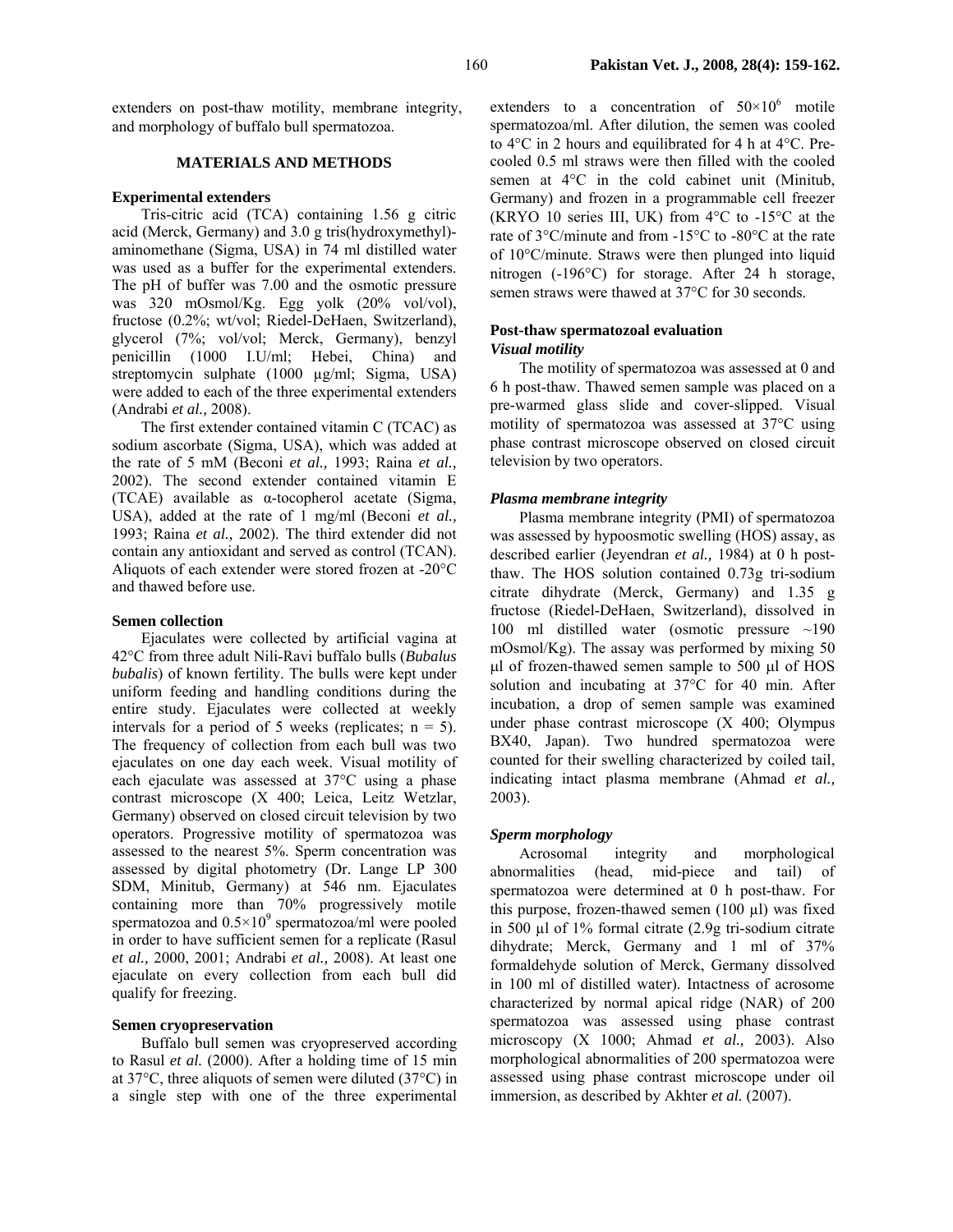#### **Statistical analysis**

Results are presented as means  $\pm$  SD. Effect of non-enzymatic antioxidants for different variables was analyzed by the analysis of variance (ANOVA). When the F–ratio was significant (P<0.05), Tukey's Honestly significant difference was used to compare the treatment means (SYSTAT, 1996).

#### **RESULTS**

Data on the effect of non-enzymatic antioxidants in the cryodiluent on motility of spermatozoa at 0 and 6 h post-thaw are presented in Table 1. Post-thaw motility of spermatozoa assessed visually at 0 and 6 h was higher (P<0.05) with TCAC and TCAE compared to the control (TCAN), difference between the former two groups was non significant.

# **Table 1: Effect of non-enzymatic antioxidants in extender on motility of buffalo bull spermatozoa at 0 and 6 h post-thaw**

| Time post-<br>thaw $(h)$ | <b>Treatment</b> | <b>Visual motility</b><br>$\frac{6}{6}$ |
|--------------------------|------------------|-----------------------------------------|
|                          | <b>TCAN</b>      | $54.0 + 2.2$ <sup>a</sup>               |
|                          | <b>TCAC</b>      | $59.0 + 2.2^b$                          |
|                          | <b>TCAE</b>      | $60.0 + 0.0^{b}$                        |
| 6                        | <b>TCAN</b>      | $35.0 + 5.0$ <sup>a</sup>               |
|                          | <b>TCAC</b>      | $45.0 \pm 6.1^{\circ}$                  |
|                          | <b>TCAE</b>      | $44.0 + 6.5^{b}$                        |

Means  $(+)$  SD) with different superscripts show significant difference (P<0.05) between treatments at a given time (TCAC: vitamin C; TCAE: vitamin E; TCAN: without antioxidant/control).

Data pertaining to the effect of natural antioxidants in media on PMI of spermatozoa at 0 h post-thaw are presented in Table 2. The post-thaw percentage of spermatozoa with intact plasma membranes was higher (P<0.05) with TCAC and TCAE compared to the control (TCAN), difference between the former two groups was non significant.

|  |  | Table 2: Effect of non-enzymatic antioxidants in |  |  |
|--|--|--------------------------------------------------|--|--|
|  |  | extender on intact plasma membrane and           |  |  |
|  |  | acrosomal integrity of buffalo bull              |  |  |
|  |  | comparatores of 0 h next them                    |  |  |

| spermatozoa at o ir post-thaw |                                   |                                     |  |  |  |  |
|-------------------------------|-----------------------------------|-------------------------------------|--|--|--|--|
| <b>Treatment</b>              | Intact plasma<br>membrane $(\% )$ | <b>Normal</b><br>acrosome<br>$($ %) |  |  |  |  |
| <b>TCAN</b>                   | $76.9 + 4.5^{\text{a}}$           | $80.2 + 0.8$ <sup>a</sup>           |  |  |  |  |
| <b>TCAC</b>                   | $84.0 + 2.1b$                     | $85.7 + 3.9^{ab}$                   |  |  |  |  |
| <b>TCAE</b>                   | $82.9 + 2.5^{b}$                  | $86.5 + 5.1^b$                      |  |  |  |  |

Means (+ SD) with different superscripts within column show significant difference (P<0.05) between treatments.

The mean percentage of spermatozoa with normal acrosomes at 0 h was similar for TCAC and TCAN (Table 2). However, the post-thaw percentage of spermatozoa with normal acrosomes was higher (P<0.05) in TCAE extender than the control. Sperm abnormalities (head, mid-piece and tail) at 0 h postthaw were similar for TCAC, TCAE or TCAN (P>0.05; Table 3).

|  |                               |  |  |  | Table 3: Effect of non-enzymatic antioxidants in |  |
|--|-------------------------------|--|--|--|--------------------------------------------------|--|
|  |                               |  |  |  | extender on sperm abnormalities of               |  |
|  | buffalo bull at 0 h post-thaw |  |  |  |                                                  |  |

| $5.000$ $0.0000$ $0.0000$ $0.0000$ $0.0000$ |                             |                                                                                                                 |              |  |  |  |  |
|---------------------------------------------|-----------------------------|-----------------------------------------------------------------------------------------------------------------|--------------|--|--|--|--|
| <b>Treatment</b>                            | Sperm abnormalities $(\% )$ |                                                                                                                 |              |  |  |  |  |
|                                             | Head                        | <b>Mid-Piece</b>                                                                                                | Tail         |  |  |  |  |
| <b>TCAN</b>                                 | $0.6 + 0.6^{\Psi}$          | $1.2 + 0.9$                                                                                                     | $18.5 + 4.7$ |  |  |  |  |
| <b>TCAC</b>                                 | $1.1 + 0.5$                 | $1.2 + 0.7$                                                                                                     | $16.3 + 1.2$ |  |  |  |  |
| <b>TCAE</b>                                 | $0.8 + 0.4$                 | $1.9 + 1.6$                                                                                                     | $19.0 + 4.8$ |  |  |  |  |
| $\mathbf{u}$                                |                             | the contract of the contract of the contract of the contract of the contract of the contract of the contract of |              |  |  |  |  |

 $\mathbb{P}$ Means ( $\pm$  SD) did not differ between treatments.

#### **DISCUSSION**

In the present study, the inclusion of nonenzymatic antioxidants (vitamin C or E) in the cryodiluent improved the motility of buffalo spermatozoa at 0 and 6 h after thawing and incubation (37°C). Similarly, Raina *et al.* (2002) found that incorporation of vitamin C or E in TCA based extender improved the motility of liquid buffalo bull semen. The greater number of motile spermatozoa present in samples frozen with natural antioxidants would increase the fertilizing potential of post-thaw spermatozoa (Breininger *et al.,* 2005). However, improvement in fertility was not seen when a combination of gentamycin, tylosin and linco-spectin in extender was compared with srrepto-penicillin (Akhtar *et al*., 2007). Moreover, in the present study, the concentration of natural antioxidants used may have been optimum for preserving buffalo sperm viability, as effect of vitamins C and E may vary with concentration; at higher concentrations vitamin E may act as an oxidation stimulator rather than an antioxidant, while reverse holds true for vitamin C (Affranchino *et al.,* 1991; Breininger *et al.,* 2005).

As in other species, cryopreservation decreases the functional integrity of buffalo bull spermatozoa (Rasul *et al.,* 2001). In the present study, PMI of spermatozoa evaluated post-thawing was significantly higher in TCAC and TCAE than in the control. It is worth mentioning that the present data of PMI is very much supported with that of progressive motility i.e., a similar pattern of effect of antioxidants was observed on visual motility and PMI of cryopreserved spermatozoa.

In this study, percentage of spermatozoa with normal acrosome was significantly higher after freezing and thawing in TCAE than in the control. Thus, supplementing the freezing extender with antioxidants, especially vitamin E, had beneficial effects on acrosome integrity. Furthermore, the percentage of spermatozoa with normal acrosome observed was almost similar to the percentage of